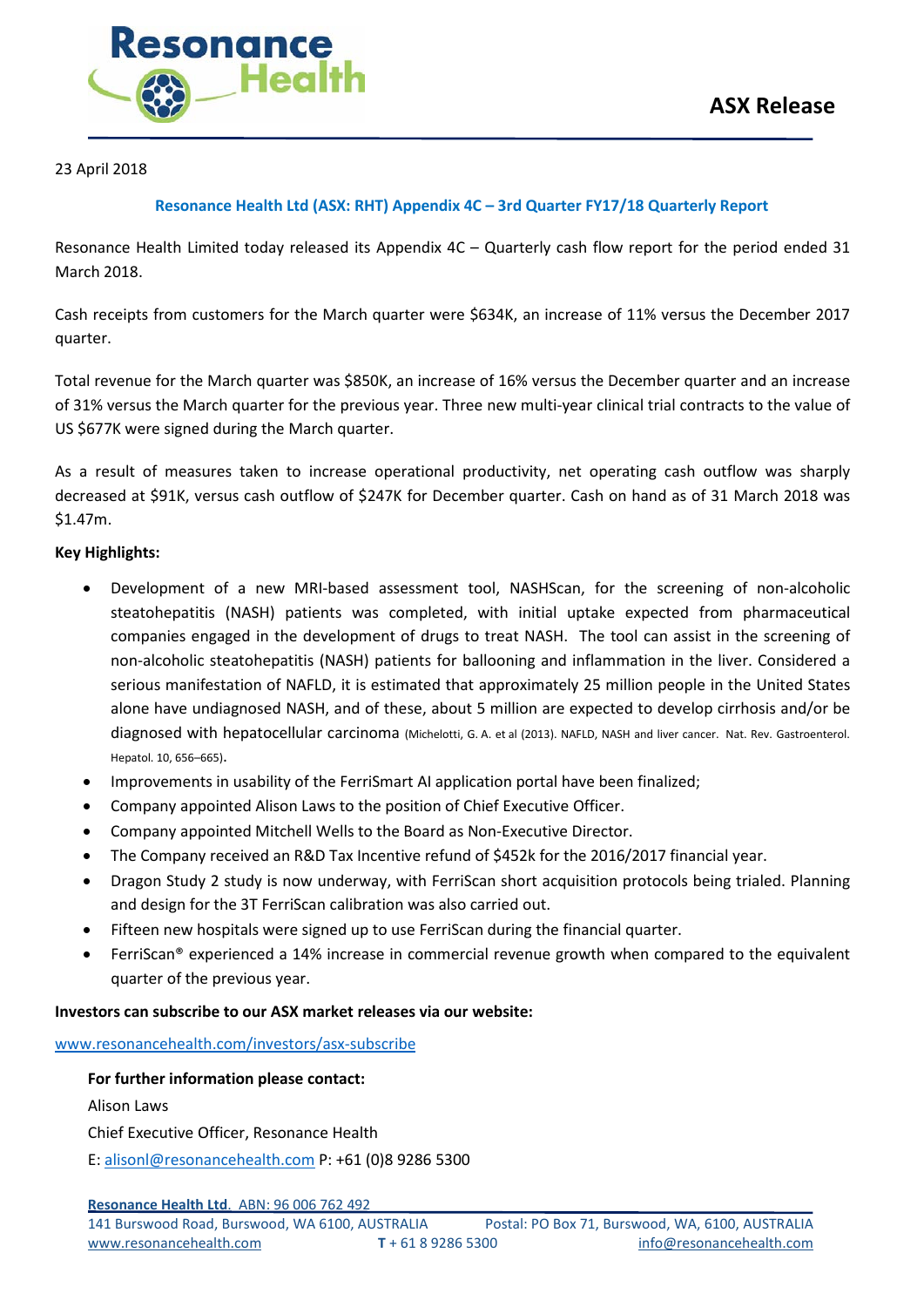*+Rule 4.7B*

# **Appendix 4C**

# **Quarterly report for entities subject to Listing Rule 4.7B**

Introduced 31/03/00 Amended 30/09/01, 24/10/05, 17/12/10, 01/09/16

**Name of entity**

| Resonance Health Limited |                                   |
|--------------------------|-----------------------------------|
| <b>ABN</b>               | Quarter ended ("current quarter") |
| 96 006 762 492           | 31 March 2018                     |

|     | <b>Consolidated statement of cash flows</b>       | <b>Current quarter</b><br>\$A'000 | <b>Year to date</b><br>(6months)<br>\$A'000 |
|-----|---------------------------------------------------|-----------------------------------|---------------------------------------------|
| 1.  | <b>Cash flows from operating activities</b>       |                                   |                                             |
| 1.1 | Receipts from customers                           | 634                               | 1805                                        |
| 1.2 | Payments for                                      |                                   |                                             |
|     | (a) research and development                      | (187)                             | (444)                                       |
|     | (b) product manufacturing and<br>operating costs  |                                   |                                             |
|     | (c) advertising and marketing                     | (125)                             | (489)                                       |
|     | (d) leased assets                                 |                                   |                                             |
|     | (e) staff costs                                   | (360)                             | (1222)                                      |
|     | administration and corporate costs<br>(f)         | (89)                              | (309)                                       |
| 1.3 | Dividends received (see note 3)                   |                                   |                                             |
| 1.4 | Interest received                                 | 3                                 | 10                                          |
| 1.5 | Interest and other costs of finance paid          |                                   |                                             |
| 1.6 | Income taxes paid                                 |                                   |                                             |
| 1.7 | Government grants and tax incentives              | 452                               | 452                                         |
| 1.9 | Net cash from / (used in) operating<br>activities | 328                               | (197)                                       |

<sup>+</sup> See chapter 19 for defined terms.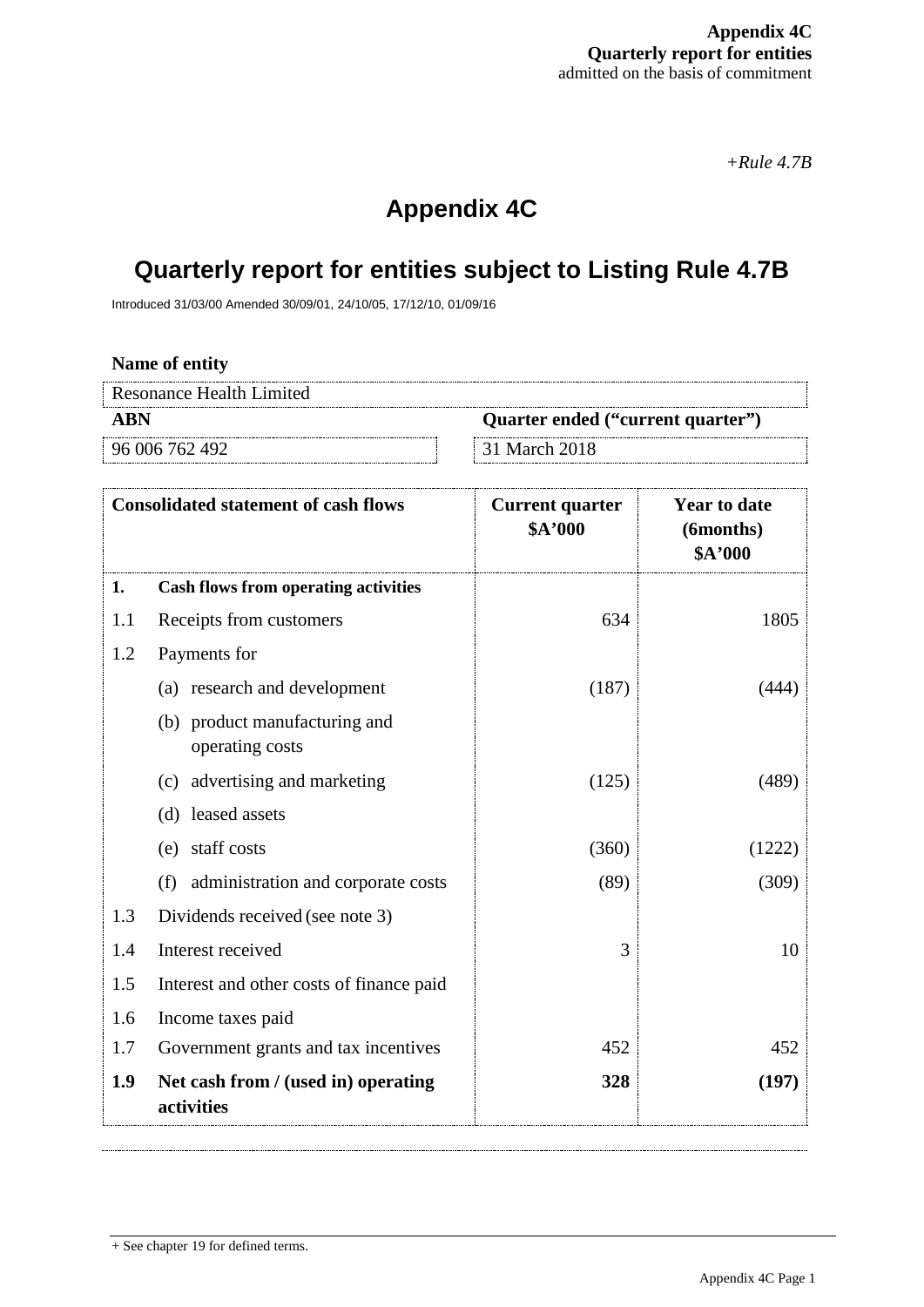|     | <b>Consolidated statement of cash flows</b>                                    | <b>Current quarter</b><br>\$A'000 | <b>Year to date</b><br>(6months)<br>\$A'000 |
|-----|--------------------------------------------------------------------------------|-----------------------------------|---------------------------------------------|
| 2.  | <b>Cash flows from investing activities</b>                                    |                                   |                                             |
| 2.1 | Payments to acquire:                                                           |                                   |                                             |
|     | (a) property, plant and equipment                                              | (0)                               | (19)                                        |
|     | (b) businesses (see item 10)                                                   |                                   |                                             |
|     | (c) investments                                                                |                                   |                                             |
|     | (d) intellectual property                                                      |                                   |                                             |
|     | (e) other non-current assets                                                   |                                   |                                             |
| 2.2 | Proceeds from disposal of:                                                     |                                   |                                             |
|     | (a) property, plant and equipment                                              |                                   |                                             |
|     | (b) businesses (see item 10)                                                   |                                   |                                             |
|     | (c) investments                                                                |                                   |                                             |
|     | (d) intellectual property                                                      |                                   |                                             |
|     | (e) other non-current assets                                                   |                                   |                                             |
| 2.3 | Cash flows from loans to other entities                                        |                                   |                                             |
| 2.4 | Dividends received (see note 3)                                                |                                   |                                             |
| 2.6 | Net cash from / (used in) investing<br>activities                              | (0)                               | (19)                                        |
| J.  | <b>Cash flows from financing activities</b>                                    |                                   |                                             |
| 3.1 | Proceeds from issues of shares                                                 |                                   |                                             |
| 3.2 | Proceeds from issue of convertible<br>notes                                    |                                   |                                             |
| 3.3 | Proceeds from exercise of share options                                        |                                   |                                             |
| 3.4 | Transaction costs related to issues of<br>shares, convertible notes or options |                                   |                                             |
| 3.5 | Proceeds from borrowings                                                       |                                   |                                             |

- 3.6 Repayment of borrowings
- 3.7 Transaction costs related to loans and borrowings

<sup>+</sup> See chapter 19 for defined terms.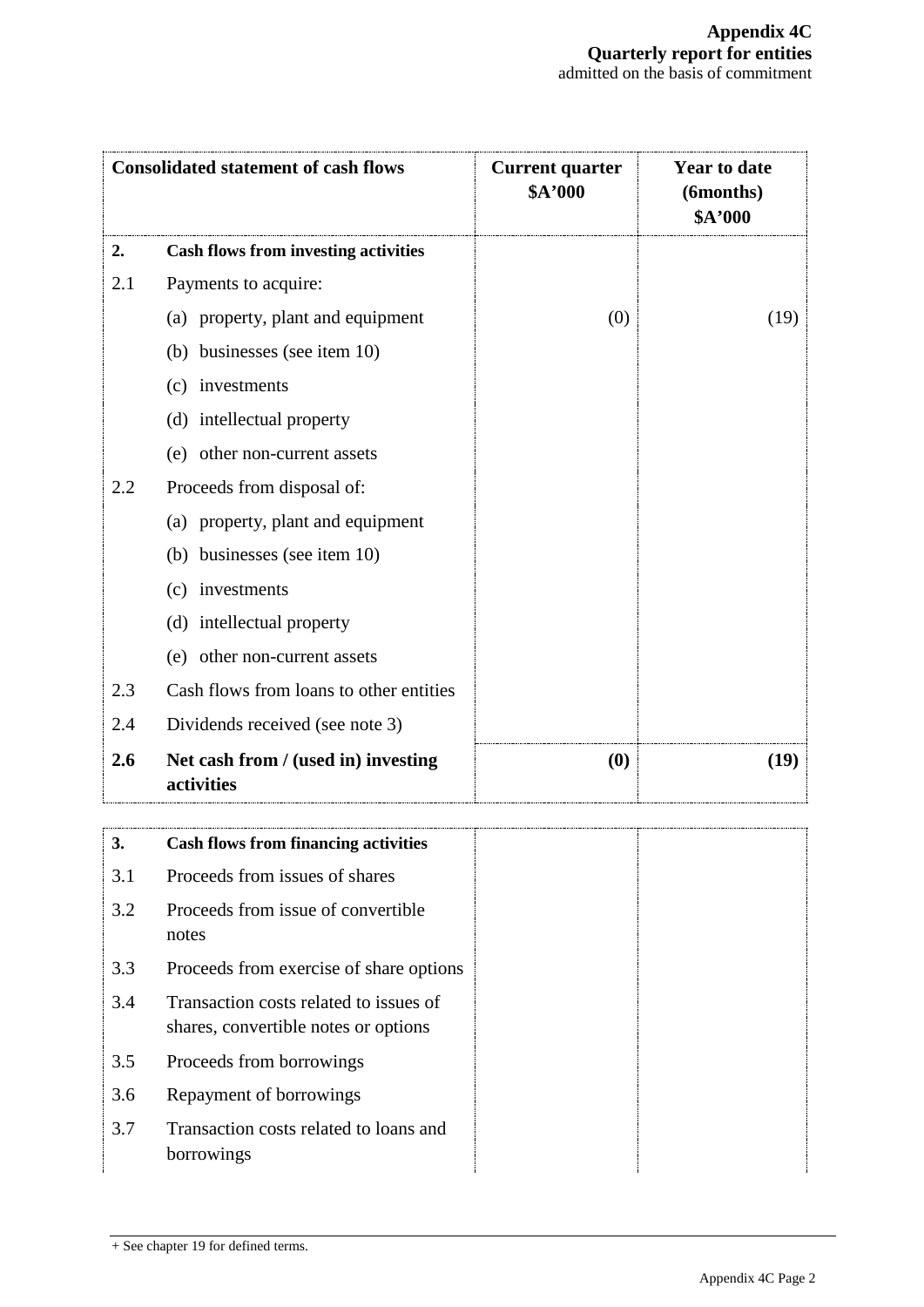| <b>Consolidated statement of cash flows</b> |                                                                          | <b>Current quarter</b><br>\$A'000 | <b>Year to date</b><br>(6months)<br>\$A'000 |
|---------------------------------------------|--------------------------------------------------------------------------|-----------------------------------|---------------------------------------------|
| 3.8                                         | Dividends paid                                                           |                                   |                                             |
| 3.9                                         | Other (provide details if material)                                      |                                   |                                             |
| 3.10                                        | Net cash from / (used in) financing<br>activities                        | (0)                               | $\boldsymbol{\left(0\right)}$               |
| 4.                                          | Net increase / (decrease) in cash and cash<br>equivalents for the period |                                   |                                             |
| 4.1                                         | Cash and cash equivalents at beginning<br>of quarter/year to date        | 1116                              | 1685                                        |
| 4.2                                         | Net cash from / (used in) operating<br>activities (item 1.9 above)       | 328                               | (197)                                       |
| 4.3                                         | Net cash from / (used in) investing<br>activities (item 2.6 above)       | (0)                               | (19)                                        |
| 4.4                                         | Net cash from / (used in) financing<br>activities (item 3.10 above)      | (0)                               | (0)                                         |
| 4.5                                         | Effect of movement in exchange rates<br>on cash held                     | 33                                | 8                                           |
| 4.6                                         | Cash and cash equivalents at end of<br>quarter                           | 1477                              | 1477                                        |

| 5.  | Reconciliation of cash and cash<br>equivalents<br>at the end of the quarter (as shown in<br>the consolidated statement of cash<br>flows) to the related items in the<br>accounts | <b>Current quarter</b><br>\$A'000 | <b>Previous quarter</b><br>\$A'000 |
|-----|----------------------------------------------------------------------------------------------------------------------------------------------------------------------------------|-----------------------------------|------------------------------------|
| 5.1 | <b>Bank balances</b>                                                                                                                                                             | 1477                              | 1116                               |
| 5.2 | Call deposits                                                                                                                                                                    |                                   |                                    |
| 5.3 | Bank overdrafts                                                                                                                                                                  |                                   |                                    |
| 5.4 | Other (provide details)                                                                                                                                                          |                                   |                                    |
| 5.5 | Cash and cash equivalents at end of<br>quarter (should equal item 4.6 above)                                                                                                     | 1477                              | 1116                               |

<sup>+</sup> See chapter 19 for defined terms.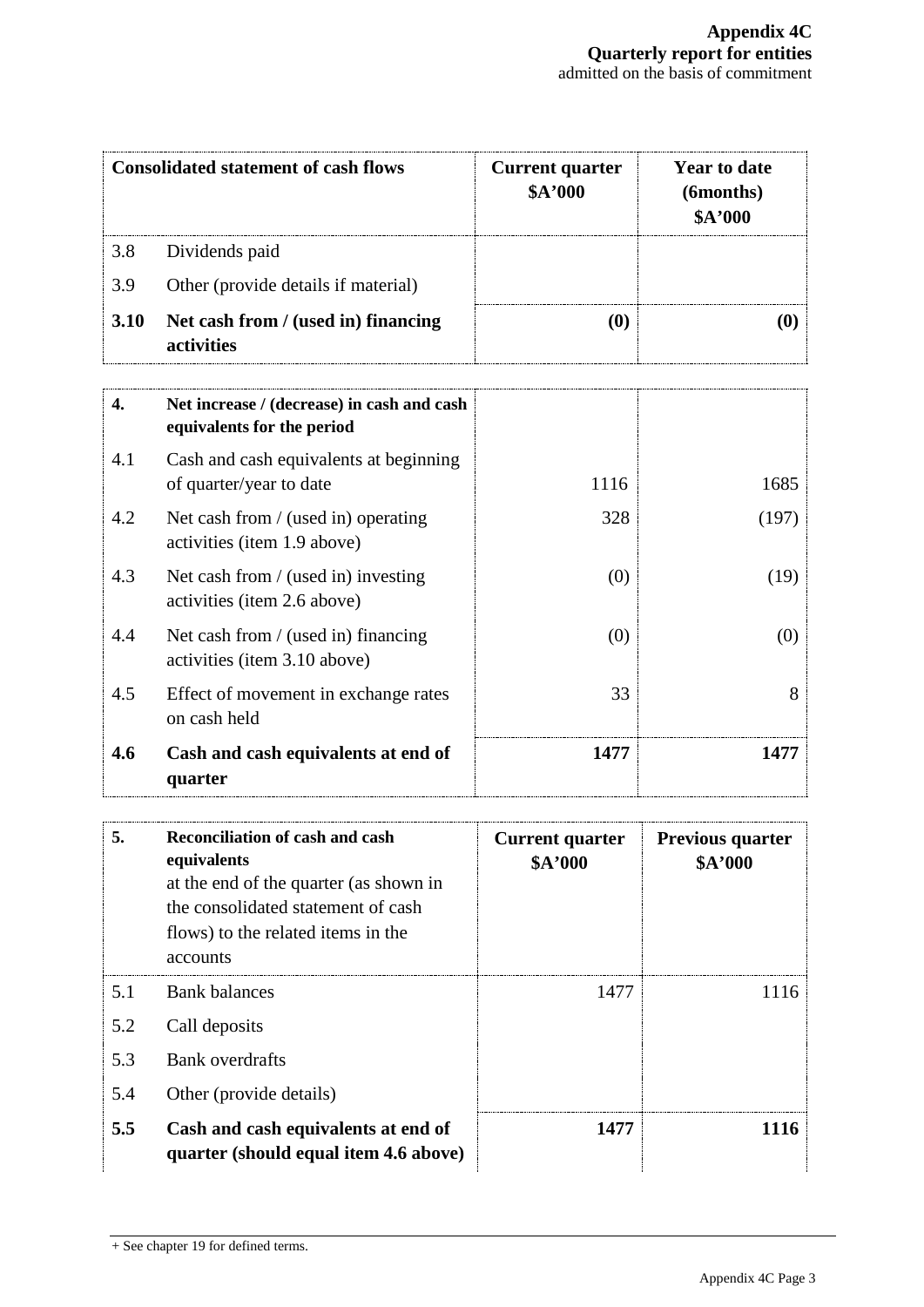# **6. Payments to directors of the entity and their associates Current quarter** 6.1 Aggregate amount of payments to these parties included in item 1.2 6.2 Aggregate amount of cash flow from loans to these parties included in item 2.3

6.3 Include below any explanation necessary to understand the transactions included in items 6.1 and 6.2

\$35K – Directors fees

## **7. Payments to related entities of the entity and their associates <b>Current quarter**

- 7.1 Aggregate amount of payments to these parties included in item 1.2
- 7.2 Aggregate amount of cash flow from loans to these parties included in item 2.3
- 7.3 Include below any explanation necessary to understand the transactions included in items 7.1 and 7.2

**\$A'000**

**\$A'000** 35

+ See chapter 19 for defined terms.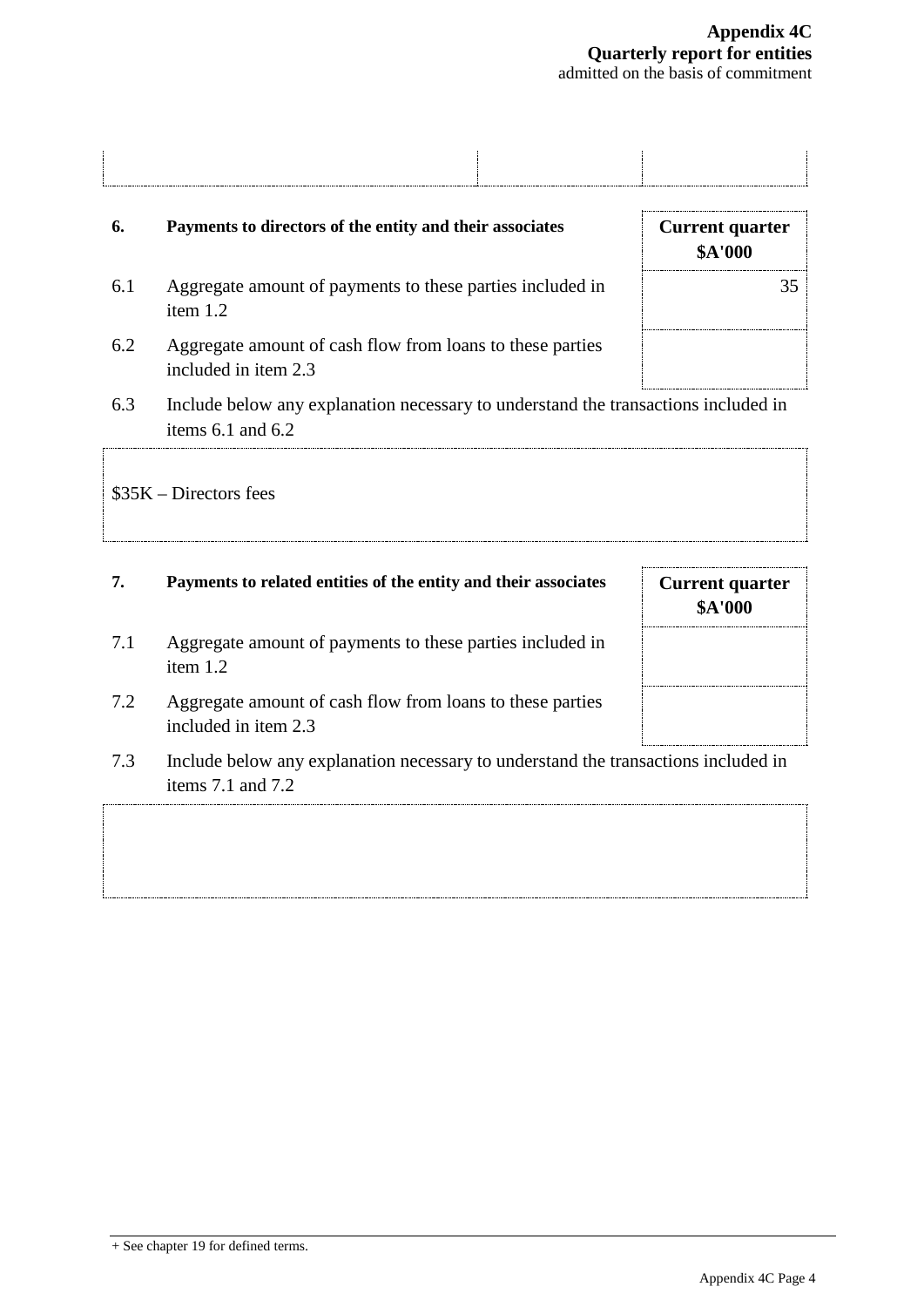## **8. Financing facilities available** *Add notes as necessary for an understanding of the position*

- 8.1 Loan facilities
- 8.2 Credit standby arrangements
- 8.3 Other (please specify)

| <b>Total facility</b><br>amount at quarter<br>end<br>\$A'000 | Amount drawn at<br>quarter end<br>\$A'000 |
|--------------------------------------------------------------|-------------------------------------------|
|                                                              |                                           |

8.4 Include below a description of each facility above, including the lender, interest rate and whether it is secured or unsecured. If any additional facilities have been entered into or are proposed to be entered into after quarter end, include details of those facilities as well.

| 9.  | <b>Estimated cash outflows for next quarter</b> | \$A'000 |
|-----|-------------------------------------------------|---------|
| 9.1 | Research and development                        | (148)   |
| 9.2 | Product manufacturing and operating costs       |         |
| 9.3 | Advertising and marketing                       | (68)    |
| 9.4 | Leased assets                                   |         |
| 9.5 | Staff costs                                     | (355)   |
| 9.6 | Administration and corporate costs              | (60)    |
|     | <b>Estimated cash outflows</b>                  | (631)   |
| 9.7 | <b>Estimated receivables</b>                    | 654     |
| 9.8 | <b>Total estimated cash outflows</b>            |         |